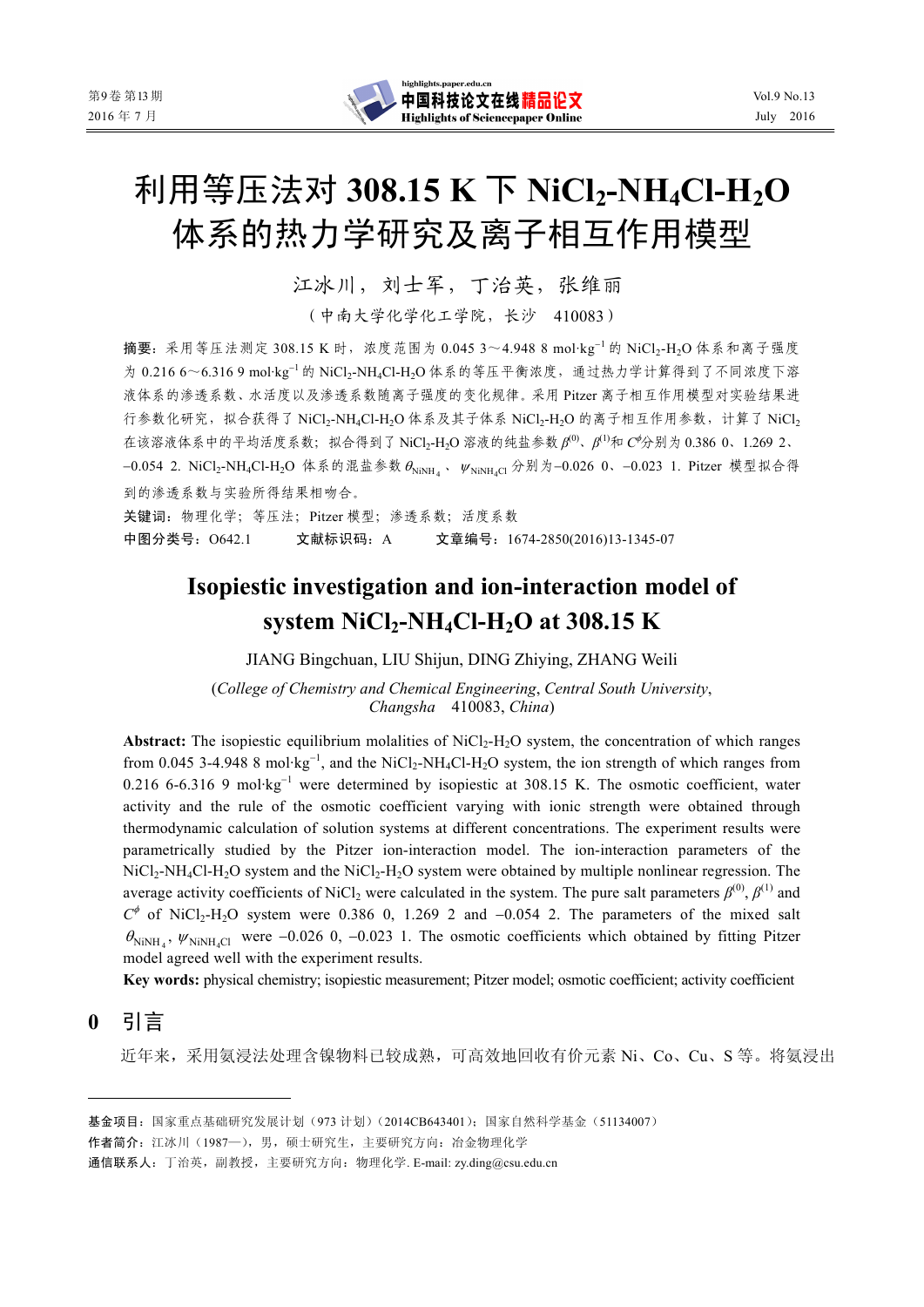液净化后直接送入电解槽进行电积沉镍的工艺具有一些独特的优点,许多科研工作者对此进行了大量的研 究[1~8]。其中,氯盐氨配合物体系电积镍的效果最好。为更好地指导氯氨体系提镍的工业应用,有必要对 NiCl<sub>2</sub>-NH<sub>4</sub>Cl-H<sub>2</sub>O 体系及其子体系 NiCl<sub>2</sub>-H<sub>2</sub>O 的热力学性质进行研究。有关 NiCl<sub>2</sub>-NH<sub>4</sub>Cl-H<sub>2</sub>O 溶液体系及 其子体系热力学数据方面已有报道,ROBINSON 等[1]和 STOKES<sup>[2]</sup>总结了 298.15 K 下浓度为 0.118 8~ 2.123 0 mol·kg<sup>-1</sup> 时 NiCl<sub>2</sub>-H<sub>2</sub>O 体系的等压平衡活度系数数据; SHUL'TS 等<sup>[3]</sup>测定了 1.052 1~4.920 3 mol·kg<sup>-1</sup> 时 NiCl<sub>2</sub>-H<sub>2</sub>O 体系的渗透系数; RARD<sup>[4~5]</sup>采用等压法测定了 NiCl<sub>2</sub>-H<sub>2</sub>O 体系浓度范围为 0.299 8~ 6.136 4 mol·kg<sup>-1</sup> 的渗透系数; HOLMES 等<sup>[6]</sup>用等压法测定了 382.96 K 和 413.36 K 下 NiCl<sub>2</sub> 和 CoCl<sub>2</sub> 单电 解质体系的渗透系数值,并用 Pitzer 方程对数据拟合,得到了模型参数。另外,也有一些研究者采用直 接蒸汽压法<sup>[7]</sup>和电动势法<sup>[8]</sup>等手段研究了 NiCl<sub>2</sub>-H<sub>2</sub>O 体系 298.15 K 下的热力学性质, 但与等压法结果相 比有较大偏差。PEARCE 等<sup>[7]</sup>测定了 298.15 K 下 NiCl2 的活度系数, 还研究了 298.15 K 下 NiCl2 的蒸汽 压及其他多种热力学数据。但有关 NiCl2 溶液体系的研究大部分在室温条件下进行,而实际工业生产中 往往涉及的温度较高,因此本文拟对 308.15 K 温度下 NiCl2 溶液体系的热力学性质进行研究。而对于 NiCl<sub>2</sub>-NH<sub>4</sub>Cl-H<sub>2</sub>O 三元体系的热力学研究尚未见报道。

本文采用等压法研究 308.15 K 下 NiCl<sub>2</sub>-NH<sub>4</sub>Cl-H<sub>2</sub>O 混合体系及 NiCl<sub>2</sub>-H<sub>2</sub>O 体系的渗透系数、水活度 和离子平均活度系数, 通过 Pitzer 离子相互作用模型计算得到混盐参数和纯盐参数, 由此得到 NiCl, 和 NH4Cl 的平均活度系数, 以期为镍湿法冶金中 NiCl2-NH4Cl-H2O 体系的电积工艺提供基础数据。

#### **1** 实验部分

#### **1.1** 试剂、仪器及储备液配制

NaCl 和 CaCl<sub>2</sub> 储备液分别采用 99.99%的 NaCl (Alfa Aesar 化学有限公司)和 99.99%的 CaCl<sub>2</sub>·6H<sub>2</sub>O (Alading 试剂公司)加高纯二次水(KAM1-Synergy UV 超纯水系统,美国)配制而成,其浓度由灼烧 重量法标定,5 个平行样的质量摩尔浓度相对偏差小于 0.05%. 不同浓度的参考溶液采用质量稀释法由 NaCl、CaCl2 储备液制备得到。

NiCl<sub>2</sub> 和 NH<sub>4</sub>Cl 储备液分别采用 99.99% NiCl<sub>2</sub>·6H<sub>2</sub>O (Alfa Aesar 化学有限公司)和 99.5%的 NH<sub>4</sub>Cl (Alfa Aesar 化学有限公司)加高纯二次水配制,浓度经 AgCl 沉淀法标定, 5 个平行样的质量摩尔浓度 相对偏差小于 0.05%. 不同浓度的待测溶液采用质量稀释法由 NiCl<sub>2</sub> 储备液制备得到。

等压法装置为实验室自制,主要由 4 个部分组成:1)抽真空和通洁净干燥空气系统;2)密封不锈 钢等压箱;3)恒温水槽,控温精度±0.01 K;4)转动装置。详细说明参考文献[9]~[10].

#### **1.2** 实验方法

先将 4 个带盖等压小杯(1,2,3,4)和带盖等压大杯精确称重,然后将 1 和 3 杯放入较高浓度 NaCl 标准参考溶液, 2 和 4 杯放入较低浓度 NaCl 标准参考溶液。在较高的 NiCl2 浓度时, 由于 NaCl 参比溶 液不能满足要求,本实验改用 CaCl2 作参比溶液。实验大杯放入待测的溶液,为缩短平衡所需时间, 称 取溶液时需计算各杯溶液的浓度,确保其水活度较接近。达到平衡后依次称重,可得各杯中溶液的质量, 并可计算得到各溶质的质量摩尔浓度。称取时 4 个小杯中参比溶液的质量约为 1.4~1.6 g, 大杯中待测溶 液的质量约为 4.5 g. 将等压箱密封后,缓慢抽真空至压强接近待测溶液的饱和蒸汽压,时间约 30 min. 将 整个等压箱体置于水系恒温槽中,箱体倾斜角度 π/12,恒温槽温度恒定在(35.00±0.01)℃. 5~8 d 后系 统即可达到平衡,平衡结束后,取出等压箱,缓慢向其中充入清洁干燥的空气至常压,然后打开等压箱, 取出等压杯并再次准确称量,得到各杯中溶液的质量,计算得到此时溶质的质量摩尔浓度。4 个参考溶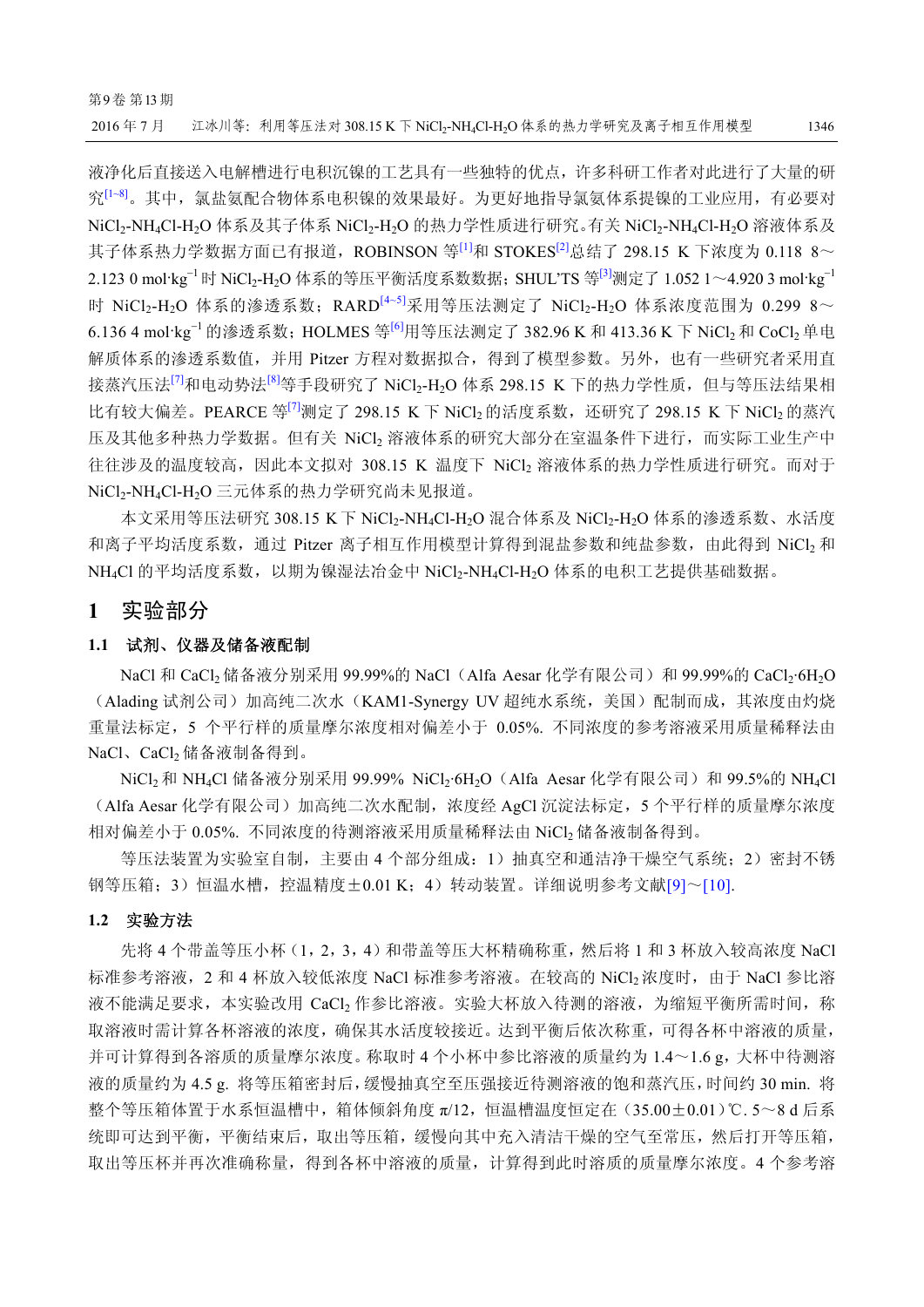液质量摩尔浓度的相对偏差小于 0.20%时,认为已达到等压平衡。

### **2** 结果与讨论

#### **2.1** 体系等压平衡浓度与溶液渗透系数

根据等压法原理可知,待测溶液与参考溶液达到等压平衡时,两者的水活度相等,可用式(1)表示; 待测溶液的渗透系数可由式(2)计算得到:

$$
\ln a_{\rm w} = -\phi^* \cdot M_{\rm w} v^* m^* / 1 \ 000,\tag{1}
$$

$$
\phi = v^* m^* \phi^* / \nu m, \tag{2}
$$

其中, aw为待测溶液的水活度; Mw为水的摩尔质量, 本文取 18.016 g·mol<sup>-1</sup>; β<sup>\*</sup>和β分别为参考溶液和待 测溶液的渗透系数,参考溶液 NaCl 和 CaCl2 的值由文献[11]所提供的关系式计算得到; v<sup>\*</sup>和 ν 分别为参 考溶液和待测溶液中 1 mol 溶质在水中完全电离时产生阴、阳离子的物质的量之和;*m*\* 和 *m* 分别为平衡 时参考溶液和待测溶液溶质的质量摩尔浓度。

由本实验测定得到参考溶液的平衡质量摩尔浓度,以及文献中参考溶液渗透系数与浓度的关系式,并结 合式(1),可得溶液水活度;再由计算得到的待测溶液平衡质量摩尔浓度,并结合式(2),即可得 308.15 K 下待测溶液 NiCl<sub>2</sub>-NH<sub>4</sub>Cl-H<sub>2</sub>O 体系和 NiCl<sub>2</sub>-H<sub>2</sub>O 体系各浓度下的渗透系数, 所得结果如表 1、表 2 所示。 由表 2 可以看出, 混合体系中渗透系数随离子强度的增大而增大, 并且 NiCl2 浓度更高时, 渗透系数增 大更快, 说明 Ni2+和水分子结合能力更强。

| 序号             | $m_{\text{NiCl}_2} / (\text{mol·kg}^{-1})$ | $m_{\text{NaCl}} / (\text{mol·kg}^{-1})$ | $\boldsymbol{\phi}^*$ | $\phi_{\rm exp}$ | $a_{w, \exp}$ |
|----------------|--------------------------------------------|------------------------------------------|-----------------------|------------------|---------------|
| $\mathbf{1}$   | 0.0453                                     | 0.0615                                   | 0.9398                | 0.8493           | 0.9979        |
| $\overline{c}$ | 0.0933                                     | 0.1274                                   | 0.9282                | 0.8452           | 0.9957        |
| 3              | 0.1976                                     | 0.2723                                   | 0.9217                | 0.8470           | 0.9910        |
| 4              | 0.561 1                                    | 0.8564                                   | 0.9330                | 0.9494           | 0.9716        |
| 5              | 0.5842                                     | 0.8915                                   | 0.9344                | 0.950 5          | 0.9704        |
| 6              | 0.8173                                     | 1.3156                                   | 0.953 4               | 1.023 1          | 0.9558        |
| $\tau$         | 0.9799                                     | 1.6271                                   | 0.9698                | 1.073 5          | 0.9447        |
| $\,$ 8 $\,$    | 1.0457                                     | 1.760 2                                  | 0.9772                | 1.0978           | 0.9398        |
| 9              | 1.252 3                                    | 2.1878                                   | 1.0017                | 1.1666           | 0.9241        |
| 10             | 1.5510                                     | 2.833 6                                  | 1.040 5               | 1.2672           | 0.8992        |
| 11             | 1.565 0                                    | 2.8711                                   | 1.0428                | 1.2754           | 0.8977        |
| 12             | 1.8328                                     | 3.4887                                   | 1.0825                | 1.3737           | 0.8728        |
| 13             | 1.9214                                     | 3.7122                                   | 1.0977                | 1.4138           | 0.8634        |
| 14             | 1.966 5                                    | 3.7937                                   | 1.1033                | 1.4190           | 0.8600        |
| 15             | 2.1453                                     | 4.1972                                   | 1.1324                | 1.4770           | 0.8426        |
| 16             | 2.2024                                     | 4.3518                                   | 1.1440                | 1.5070           | 0.8358        |
| 17             | 2.4810                                     | 2.4824                                   | 1.5664                | 1.5672           | 0.8104        |
| 18             | 2.496 2                                    | 2.5048                                   | 1.5439                | 1.549 2          | 0.8113        |
| 19             | 2.620 8                                    | 2.625 1                                  | 1.5898                | 1.592 5          | 0.7980        |
| 20             | 3.1414                                     | 3.106 1                                  | 1.7783                | 1.7583           | 0.7419        |
| 21             | 3.4977                                     | 3.4170                                   | 1.9025                | 1.8586           | 0.7037        |
| 22             | 3.8977                                     | 3.7573                                   | 1.7783                | 1.965 1          | 0.6968        |
| 23             | 4.9488                                     | 4.5648                                   | 2.349 1               | 2.1668           | 0.560 1       |
|                |                                            |                                          |                       |                  |               |

表 1 308.15 K 下 NiCl<sub>2</sub>-H<sub>2</sub>O 体系的等压平衡浓度、渗透系数、水活度 Tab. 1 Isopiestic equilibrium molalities, osmotic coefficients and water activities of NiCl<sub>2</sub>-H<sub>2</sub>O system at 308.15 K

注: 从第 17 组开始, 参比改为 CaCl, 溶液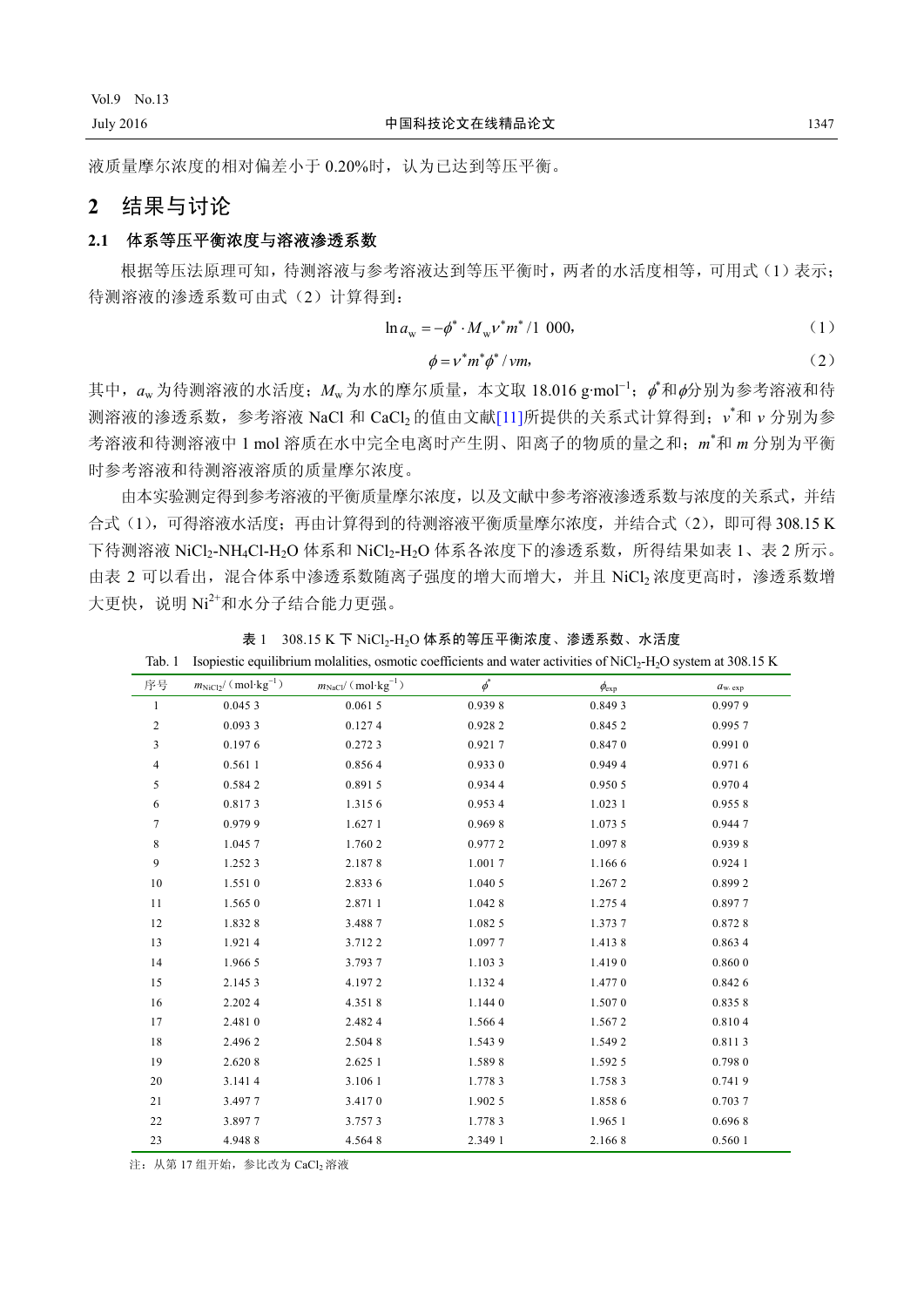#### 第9卷 第13期

| 2016年7月 |  | 江冰川等: 利用等压法对 308.15 K 下 NiCl2-NH4Cl-H2O 体系的热力学研究及离子相互作用模型 | 1348 |
|---------|--|-----------------------------------------------------------|------|
|---------|--|-----------------------------------------------------------|------|

| ⊥av. ∠                  |                                            |                                           | ISOPICSIIC CQUINOTIQIII INOIANING, OSINONE COCHICIENS AND WAICI ACHVINGS OF IVICI2-IVIT4C1-IT2O SYSICIII AL JOO.TJ IN |                                          |          |                  |                  |
|-------------------------|--------------------------------------------|-------------------------------------------|-----------------------------------------------------------------------------------------------------------------------|------------------------------------------|----------|------------------|------------------|
| 序号                      | $m_{\text{NiCl}_2} / (\text{mol·kg}^{-1})$ | $m_{\text{NH4Cl}} / (\text{mol·kg}^{-1})$ | 离子强度 $I/(mol \cdot kg^{-1})$                                                                                          | $m_{\text{NaCl}} / (\text{mol·kg}^{-1})$ | $\phi^*$ | $\phi_{\rm exp}$ | $a_{\rm w, exp}$ |
| $\mathbf{1}$            | 0.0541                                     | 0.0543                                    | 0.2166                                                                                                                | 0.1274                                   | 0.9282   | 0.8729           | 0.9957           |
| $\overline{c}$          | 0.1601                                     | 0.1648                                    | 0.6451                                                                                                                | 0.3926                                   | 0.9215   | 0.8934           | 0.9870           |
| $\overline{\mathbf{3}}$ | 0.3336                                     | 0.360 5                                   | 1.3613                                                                                                                | 0.8564                                   | 0.9330   | 0.9282           | 0.9716           |
| 4                       | 0.6346                                     | 0.6421                                    | 2.5459                                                                                                                | 1.627 1                                  | 0.9698   | 0.9899           | 0.9447           |
| 5                       | 0.8377                                     | 0.8462                                    | 3.3593                                                                                                                | 2.1878                                   | 1.0017   | 1.0412           | 0.9241           |
| 6                       | 1.0637                                     | 1.0776                                    | 4.2687                                                                                                                | 2.833 6                                  | 1.040 5  | 1.1029           | 0.8992           |
| $\tau$                  | 1.4063                                     | 1.4115                                    | 5.6304                                                                                                                | 3.7937                                   | 1.1033   | 1.1888           | 0.8600           |
| $\,$ 8 $\,$             | 1.6047                                     | 1.592 5                                   | 6.4147                                                                                                                | 4.3518                                   | 1.1440   | 1.243 5          | 0.8358           |
| 9                       | 0.2235                                     | 0.1066                                    | 0.7771                                                                                                                | 0.4163                                   | 0.9217   | 0.8684           | 0.9863           |
| 10                      | 0.446 5                                    | 0.2226                                    | 1.562 1                                                                                                               | 0.8915                                   | 0.9344   | 0.933 4          | 0.9704           |
| 11                      | 0.6401                                     | 0.3200                                    | 0.240 2                                                                                                               | 1.3156                                   | 0.9534   | 0.9799           | 0.9558           |
| 12                      | 0.8429                                     | 0.4107                                    | 2.939 5                                                                                                               | 1.762 0                                  | 0.9772   | 1.028 0          | 0.9398           |
| 13                      | 1.0784                                     | 0.539 5                                   | 3.7747                                                                                                                | 2.362 1                                  | 1.0102   | 1.1081           | 0.9175           |
| 14                      | 1.2823                                     | 0.636 5                                   | 4.4834                                                                                                                | 2.8711                                   | 1.0428   | 1.169 5          | 0.8977           |
| 15                      | 1.5228                                     | 0.765 1                                   | 5.3336                                                                                                                | 3.4887                                   | 1.0825   | 1.2384           | 0.8728           |
| 16                      | 1.8046                                     | 0.9031                                    | 6.3169                                                                                                                | 4.1972                                   | 1.1324   | 1.3166           | 0.8426           |

| 表 2 308.15 K 下 NiCl2-NH4Cl-H2O 体系的等压平衡浓度与渗透系数、水活度 |  |
|---------------------------------------------------|--|
|                                                   |  |

Tab. 2. Isopiestic equilibrium molalities, osmotic coefficients and water activities of NiCl2-NH4Cl-H4Cl-H2O system at 308.15 K

#### **2.2 Pitzer** 离子相互作用模型的应用

Debye-Hückel 理论适用于离子摩尔浓度较低时的电解质溶液,而实际溶液浓度较高,有时会达到 5~6 mol·L<sup>-1</sup>. 而 Pitzer 离子相互作用模型适用的溶液浓度范围较广阔, 可处理低浓度至较高浓度范围的 电解质溶液。

对于 NiCl2-H2O 体系, 化简得到 Pitzer 渗透系数方程表达式为

$$
\phi = 1 - 2A_{\phi} \frac{\sqrt{3m}}{(1 + 1.2 \times \sqrt{3m})} + \frac{4m}{3} \times [\beta_{\text{Ni,Cl}}^{(0)} + \beta_{\text{Ni,Cl}}^{(1)} \cdot \exp(-2\sqrt{3m})] + \frac{4\sqrt{2}m^2}{3} \times C_{\text{Ni,Cl}}^{\phi} / 3. \tag{3}
$$

在 *T*=308.15 K 时,*A*φ=0.398 49 kg1/2·mol<sup>−</sup>1/2[12]. 式(3)中 *β*(0)、*β*(1)、*С*<sup>φ</sup>为待回归的 Pitzer 纯盐参数。 对于 NiCl<sub>2</sub>-NH<sub>4</sub>Cl-H<sub>2</sub>O 体系, 结合等压测定拟合得到的 NiCl<sub>2</sub>-H<sub>2</sub>O 和文献[13]中 NH<sub>4</sub>Cl-H<sub>2</sub>O 单体系

的纯盐参数带入化简,Pitzer 渗透系数方程表达式为

$$
(\phi - 1) = (2/\sum_{i} m_{i})[-0.39849I^{2/3}/(1.2I^{1/2}) + m_{\text{Ni}}m_{\text{Cl}}(B_{\text{NiCl}_{2}}^{\phi} + ZC_{\text{NiCl}_{2}}) + m_{\text{NH}_{4}}m_{\text{Cl}}(B_{\text{NH}_{4}Cl}^{\phi} + ZC_{\text{NH}_{4}Cl}) + m_{\text{NH}_{4}}m_{\text{Cl}}(\theta_{\text{NiNH}_{4}} + m_{\text{Cl}}\psi_{\text{NiNH}_{4}Cl})],
$$
\n(4)

其中,  $\theta_{\text{NiNH}_4}$ ,  $\psi_{\text{NiNH}_4\text{Cl}}$  为混盐参数。

由式(3)、式(4),结合 308.15 K 下 NiCl2-NH4Cl-H2O 体系和 NiCl2-H2O 体系的等压渗透系数数据, 可计算出此温度下体系的纯盐参数  $\beta^{(0)}$ 、 $\beta^{(1)}$ 和  $C^{\phi}$ , 混盐参数  $\theta_{\text{NiNH}_4}$ 、  $\psi_{\text{NiNH}_4\text{Cl}}$ , 纯盐参数标准偏差依次为 0.005 65、0.072 31 和 0.001 91, 拟合相关系数 R<sup>2</sup>=0.999 8. 拟合得到的 NiCl2 纯盐参数与文献中 298.15, 382.16, 413.36 K 下该体系的纯盐参数列于表 3, 将混盐参数  $\theta_{\text{NiNH}}$  和  $\psi_{\text{NiNH C}}$  列于表 4.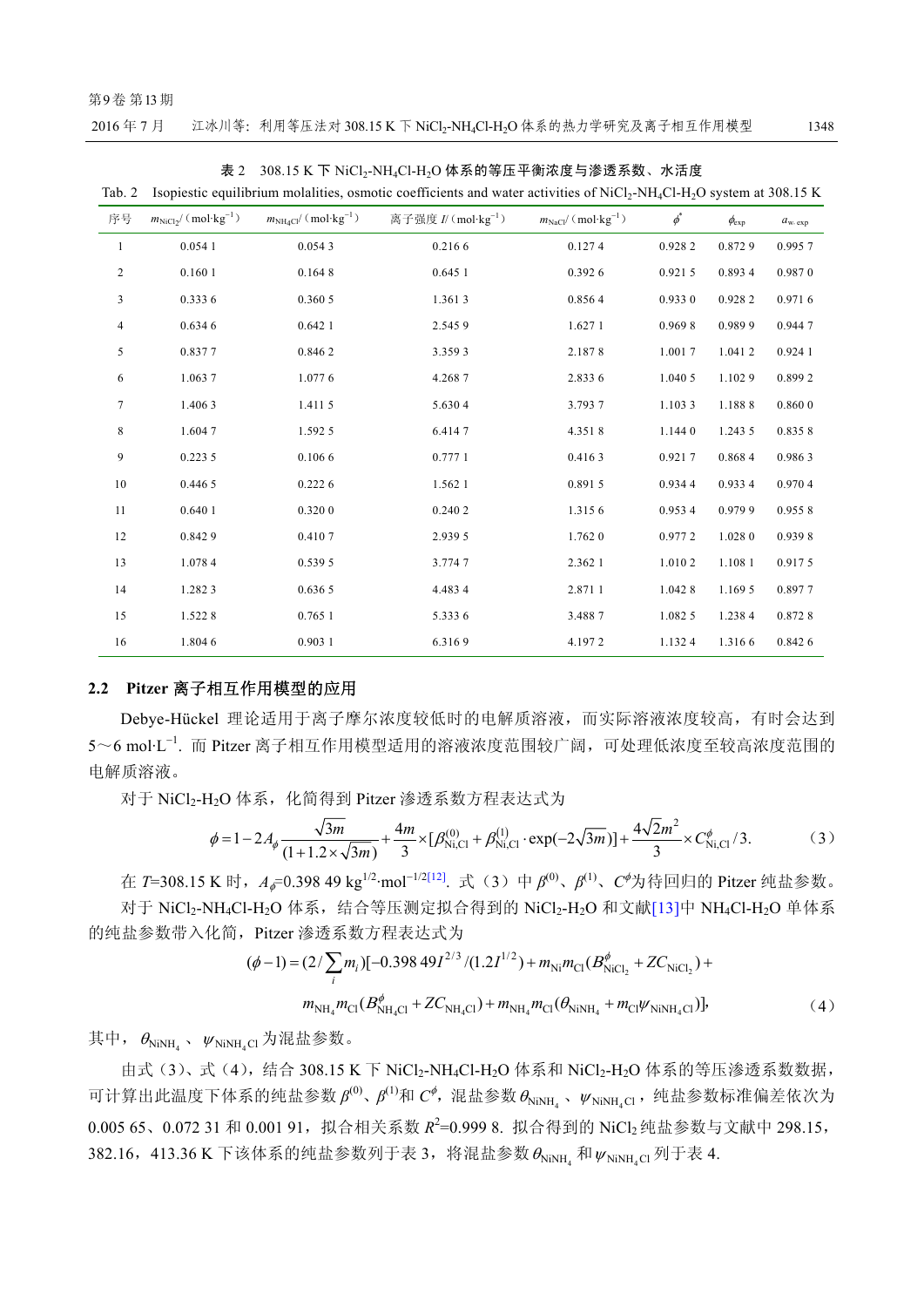|    | Tab. 3            |        |               |               | Pitzer ion-interaction parameters of $NiCl2-H2O$ system at different temperatures |        |      |
|----|-------------------|--------|---------------|---------------|-----------------------------------------------------------------------------------|--------|------|
| 序号 | 溶液                | T/K    | $\beta^{(0)}$ | $\beta^{(1)}$ |                                                                                   | 标准偏差   | 参考文献 |
|    | NiCl <sub>2</sub> | 298.15 | 0.347.9       | 1.581.0       | $-0.0037$                                                                         | 0.0020 | [14] |
|    | NiCl <sub>2</sub> | 308.15 | 0.3860        | 1.269.2       | $-0.0542$                                                                         | 0.0110 | 本文   |
|    | NiCl <sub>2</sub> | 382.96 | 0.295.5       | 1.9470        | $-0.0153$                                                                         | 0.0030 | [6]  |
| 4  | NiCl <sub>2</sub> | 413.36 | 0.273.7       | 1.813.0       | $-0.0171$                                                                         | 0.0020 | [6]  |

表 3 不同温度时 NiCl<sub>2</sub>-H<sub>2</sub>O 体系的 Pitzer 离子相互作用参数

| 表 4 308.15K 时 NiCl <sub>2</sub> -NH <sub>4</sub> Cl-H <sub>2</sub> O 体系的 Pitzer 离子相互作用参数 |
|------------------------------------------------------------------------------------------|
| Tab. 4 Pitzer ion-interaction parameters of $NiCl2-NH4Cl-H2O$ system                     |

| $\theta_{\text{NiNH}_4}$ | $W$ NiNH <sub>4</sub> Cl |  |  |
|--------------------------|--------------------------|--|--|
| $-0.0260$                | $-0.0231$                |  |  |

将得到的纯盐参数和混盐参数代入式(4), 计算其渗透系数, NiCl2-NH4Cl-H2O 体系和 NiCl2-H2O 体系计算值与实验值偏差如图 1 所示。由图 1 可知, 两体系的偏差大多分布于±0.01 和±0.02 之内, 表 明 Pitzer 离子相互作用模型可以很好地描述 308.15 K 下该溶液体系的热力学性质。



图 1 308.15 K 时 NiCl<sub>2</sub>-NH<sub>4</sub>Cl-H<sub>2</sub>O (a) 和 NiCl<sub>2</sub>-H<sub>2</sub>O (b) 体系渗透系数模型计算值与实验值之差 Fig. 1 Deviations of calculated and experimental osmotic coefficients for NiCl<sub>2</sub>-NH<sub>4</sub>Cl-H<sub>2</sub>O (a) and NiCl<sub>2</sub>-H<sub>2</sub>O (b) system at 308.15 K

#### **2.3** 体系组分的平均活度系数

对单一电解质溶液体系,由纯盐参数可直接计算该溶液体系中 NiCl2 的平均活度系数, 计算公式为

$$
\ln \gamma_{\text{NiCl}_2} = 2f^{\gamma} + \frac{4}{3}m \cdot B_{\text{Ni,Cl}}^{\gamma} + \frac{2}{3} \cdot 2^{3/2} \cdot m^2 \cdot C_{\text{Ni,Cl}}^{\gamma}.
$$
 (5)

而对于 NiCl2-NH4Cl-H2O 混合电解质溶液体系, 其组分平均活度系数公式为

$$
\ln \gamma_{\text{NH}_4\text{Cl}} = f^{\gamma} + m_{\text{Cl}^-}(B_{\text{NH}_4\text{Cl}} + m_{\text{Cl}^-}C_{\text{NH}_4\text{Cl}}) + m_{\text{NH}_4^+}(B_{\text{NH}_4\text{Cl}} + m_{\text{Cl}^-}C_{\text{NH}_4\text{Cl}}) + m_{\text{Ni}^{2+}}(B_{\text{NiCl}_2} + m_{\text{Cl}^-}C_{\text{NiCl}_2} + \theta_{\text{NH}_4^+ \text{Ni}^{2+}}) + m_{\text{NH}_4^+}m_{\text{Cl}^-}[B_{\text{NH}_4\text{Cl}} + (2C_{\text{NH}_4\text{Cl}} + \psi_{\text{NH}_4^+ \text{Ni}^{2+}\text{Cl}^-})/2] + m_{\text{Ni}^{2+}}m_{\text{Cl}^-}[B_{\text{NiCl}_2} + (2C_{\text{NiCl}_2} + \psi_{\text{Ni}^{2+} \text{NH}_4^+ \text{Cl}^-})/2] + m_{\text{Ni}^{2+}}m_{\text{NH}_4^+}(\psi_{\text{Ni}^{2+} \text{NH}_4^+} \text{Cl}^-}/2)/2,
$$
\n(6)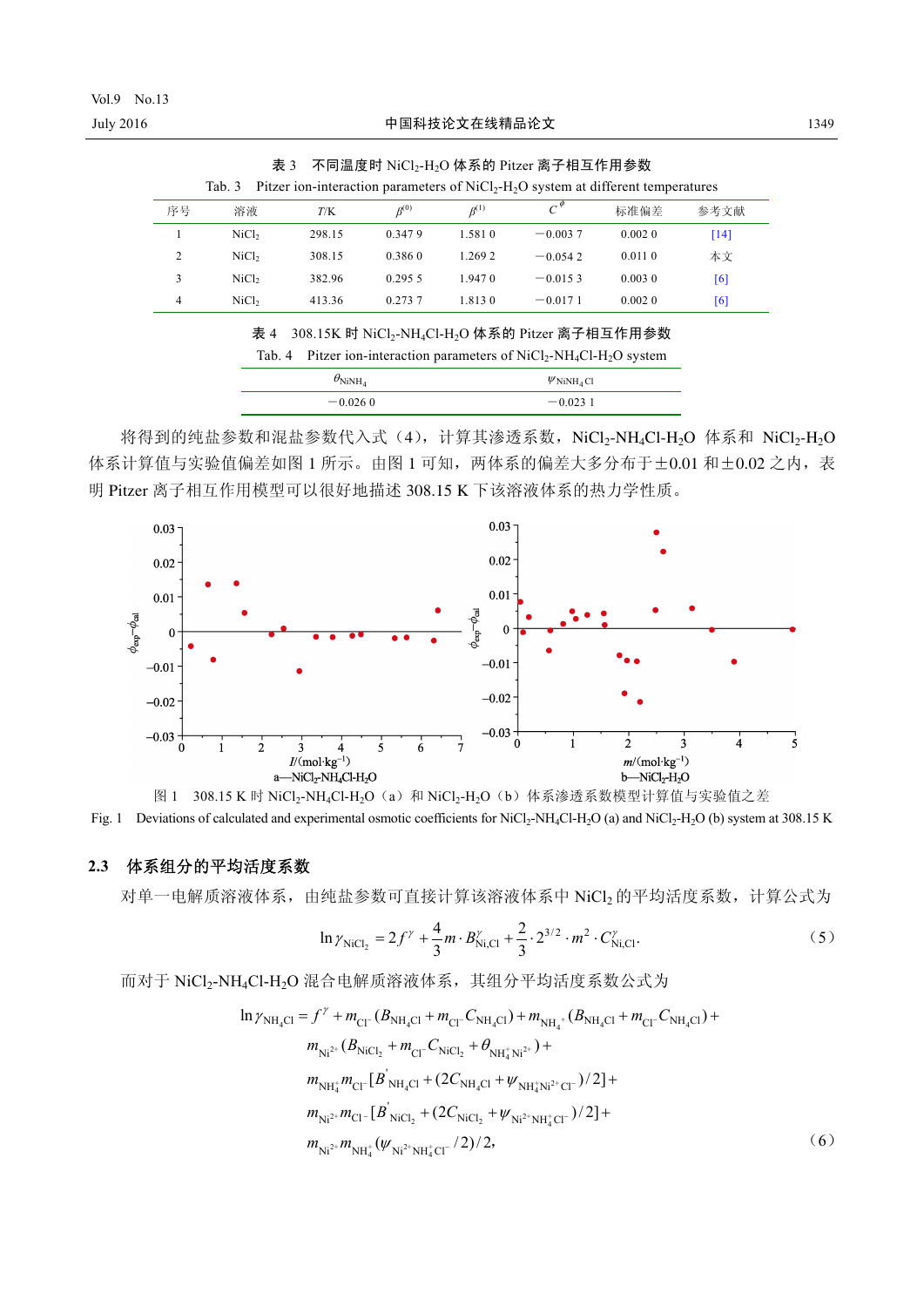$$
\ln \gamma_{\text{NiCl}_{2}} = 2f^{\gamma} + 2m_{\text{Cl}^{-}}(B_{\text{NiCl}_{2}} + m_{\text{Cl}^{-}}C_{\text{NiCl}_{2}})/3 + 4m_{\text{Ni}^{2+}}(B_{\text{NiCl}_{2}} + m_{\text{Cl}^{-}}C_{\text{NiCl}_{2}})/3 + 4m_{\text{NH}_{4}^{+}}(B_{\text{NH}_{4}^{+}}(B_{\text{NH}_{4}^{+}}(B_{\text{NH}_{4}^{+}}))/3 + 4m_{\text{NH}_{4}^{+}}(B_{\text{NH}_{4}^{+}}(B_{\text{NH}_{4}^{+}}(B_{\text{H}^{+}}))/3 + m_{\text{Ni}^{2+}}m_{\text{Cl}^{-}}[2B_{\text{NiCl}_{2}} + (4C_{\text{NiCl}_{2}} + \psi_{\text{NH}_{4}^{+}\text{Ni}^{2+}\text{Cl}^{-}})/3] + m_{\text{NH}_{4}^{+}}m_{\text{Cl}^{-}}[2B_{\text{NH}_{4}^{+}\text{Cl}} + (4C_{\text{NH}_{4}^{+}\text{Cl}} + \psi_{\text{NH}_{4}^{+}\text{Ni}^{2+}\text{Cl}^{-}})/3] + m_{\text{Ni}^{2+}}m_{\text{NH}_{4}^{+}}(2\psi_{\text{Ni}^{2+}N\text{H}_{4}^{+}\text{Cl}^{-}}/3)/2.
$$
\n(7)

由前面拟合得到的纯盐参数和混盐参数,代入式(6)和式(7),即可得到 NiCl2-NH4Cl-H2O 体系中 两种组分的活度系数随离子强度的变化规律,如图 2 所示。结合表 2 中的数据代入式(5), 即可得到不 同温度下 NiCl<sub>2</sub>-H<sub>2</sub>O 体系的活度系数随浓度的变化曲线,如图 3 所示。由图 3 可见,浓度升高,平均活 度系数先降低后升高;温度升高,离子的平均活度系数降低,推测原因为温度越高,离子水化数越少, 与谱学研究结果相吻合[15]。







图 3 不同温度下 NiCl<sub>2</sub>-H<sub>2</sub>O 体系 NiCl<sub>2</sub> 的平均活度系数与浓度关系

Fig. 3 Concentration dependency of average activity coefficients of NiCl<sub>2</sub> at different temperatures for NiCl<sub>2</sub>-H<sub>2</sub>O system

## **3** 结论

以 NaCl 和 CaCl<sub>2</sub> 为参考溶液, 采用等压法测定了 308.15 K 下 NiCl<sub>2</sub>-NH<sub>4</sub>Cl-H<sub>2</sub>O 体系和 NiCl<sub>2</sub>-H<sub>2</sub>O 体